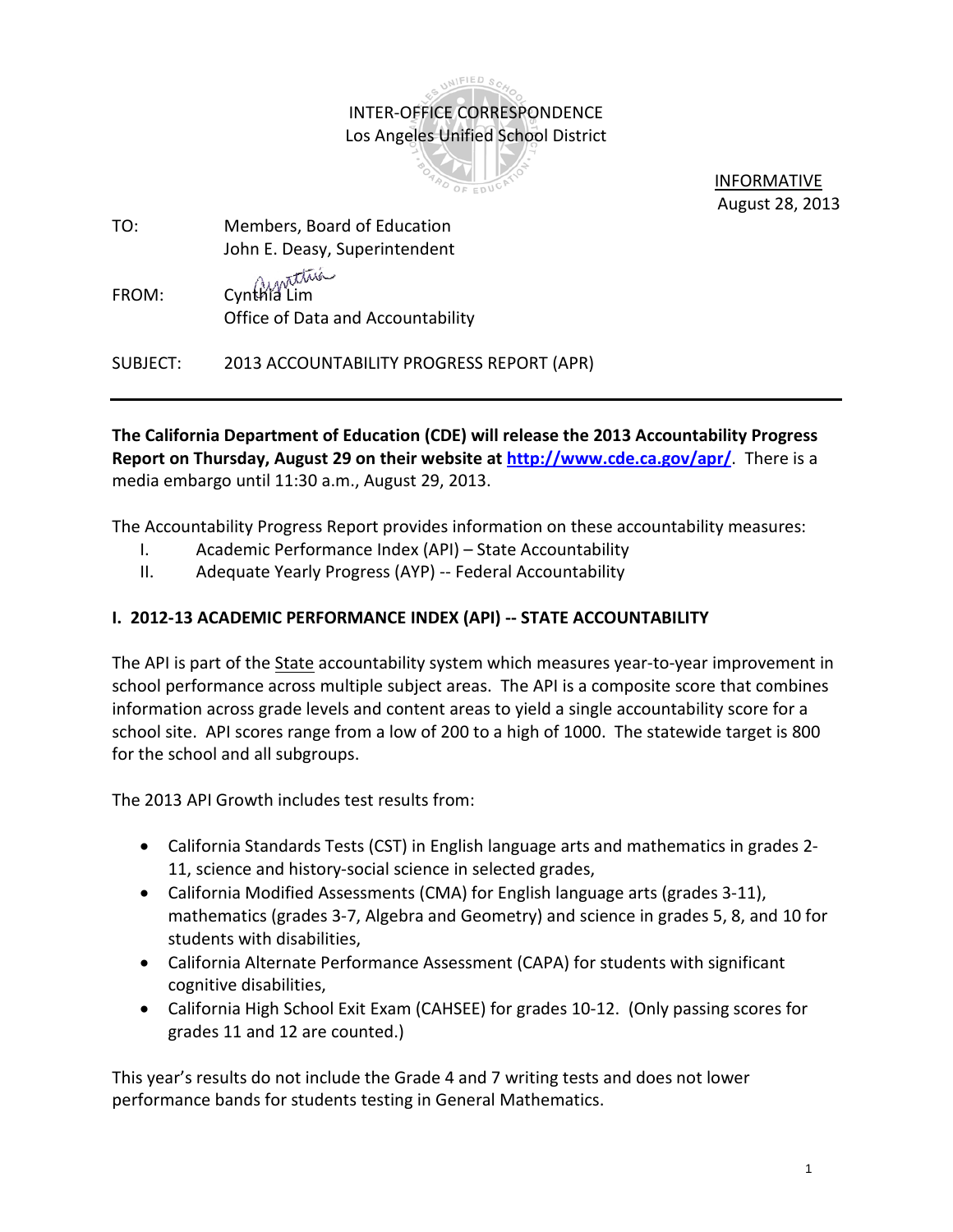#### **LAUSD Districtwide API**

**The Districtwide API grew by 3 points in 2013, continuing the District's trend of positive API gains.** LAUSD's API growth was 749 in 2013, up 3 points from the base of 746.

| iavic 1. Ari busc unu Growin jui LAOSD |             |        |                         |  |  |  |  |
|----------------------------------------|-------------|--------|-------------------------|--|--|--|--|
| Year                                   | <b>Base</b> | Growth | Growth<br><b>Points</b> |  |  |  |  |
| 2002-03                                | 595         | 626    | 31                      |  |  |  |  |
| 2003-04                                | 622         | 634    | 12                      |  |  |  |  |
| 2004-05                                | 633         | 649    | 16                      |  |  |  |  |
| 2005-06                                | 649         | 658    | 9                       |  |  |  |  |
| 2006-07                                | 655         | 664    | 9                       |  |  |  |  |
| 2007-08                                | 662         | 683    | 21                      |  |  |  |  |
| 2008-09                                | 681         | 694    | 13                      |  |  |  |  |
| 2009-10                                | 693         | 709    | 16                      |  |  |  |  |
| $2010 - 11$                            | 709         | 728    | 19                      |  |  |  |  |
| $2011 - 12$                            | 729         | 745    | 16                      |  |  |  |  |
| $2012 - 13$                            | 746         | 749    | 3                       |  |  |  |  |

Table 1: *API Base and Growth for LAUSD*

**In contrast with the state and other urban districts, LAUSD was one of the few districts with gains in API points this year.** Statewide, API points fell by two points. San Diego was the only urban district with gains higher than LAUSD with nine points. San Bernardino gained by two points and most other urban districts had negative growth points.

| <b>School District</b> | 2011<br><b>API</b><br><b>Base</b> | 2012<br><b>API</b><br>Growth | $2011 - 12$<br>Growth<br><b>Points</b> | 2012<br><b>API</b><br><b>Base</b> | 2013<br><b>API</b><br>Growth | $2012 - 13$<br>Growth<br><b>Points</b> |
|------------------------|-----------------------------------|------------------------------|----------------------------------------|-----------------------------------|------------------------------|----------------------------------------|
| San Diego              | 797                               | 808                          | П                                      | 808                               | 817                          | 9                                      |
| <b>LAUSD</b>           | 729                               | 745                          | 16                                     | 746                               | 749                          | 3                                      |
| San Bernardino         | 711                               | 726                          | 15                                     | 727                               | 729                          | $\overline{2}$                         |
| Long Beach             | 77 I                              | 781                          | 10                                     | 784                               | 783                          | - 1                                    |
| San Francisco          | 796                               | 807                          | П                                      | 807                               | 805                          | $-2$                                   |
| <b>STATE</b>           | 778                               | 788                          | $\overline{10}$                        | 791                               | 789                          | $-2$                                   |
| Fresno                 | 714                               | 724                          | 10                                     | 726                               | 723                          | $-3$                                   |
| Pomona                 | 724                               | 731                          | 7                                      | 73 I                              | 728                          | $-3$                                   |
| San Jose               | 797                               | 805                          | 8                                      | 805                               | 798                          | $-7$                                   |
| Oakland                | 726                               | 730                          | 4                                      | 728                               | 721                          | -7                                     |
| Sacramento             | 760                               | 768                          | 8                                      | 770                               | 760                          | -10                                    |
| Pasadena               | 758                               | 761                          | 3                                      | 762                               | 751                          | -11                                    |
| Santa Ana              | 742                               | 754                          | 12                                     | 755                               | 742                          | -13                                    |

Table 2: *API Base and Growth for Urban Districts in California*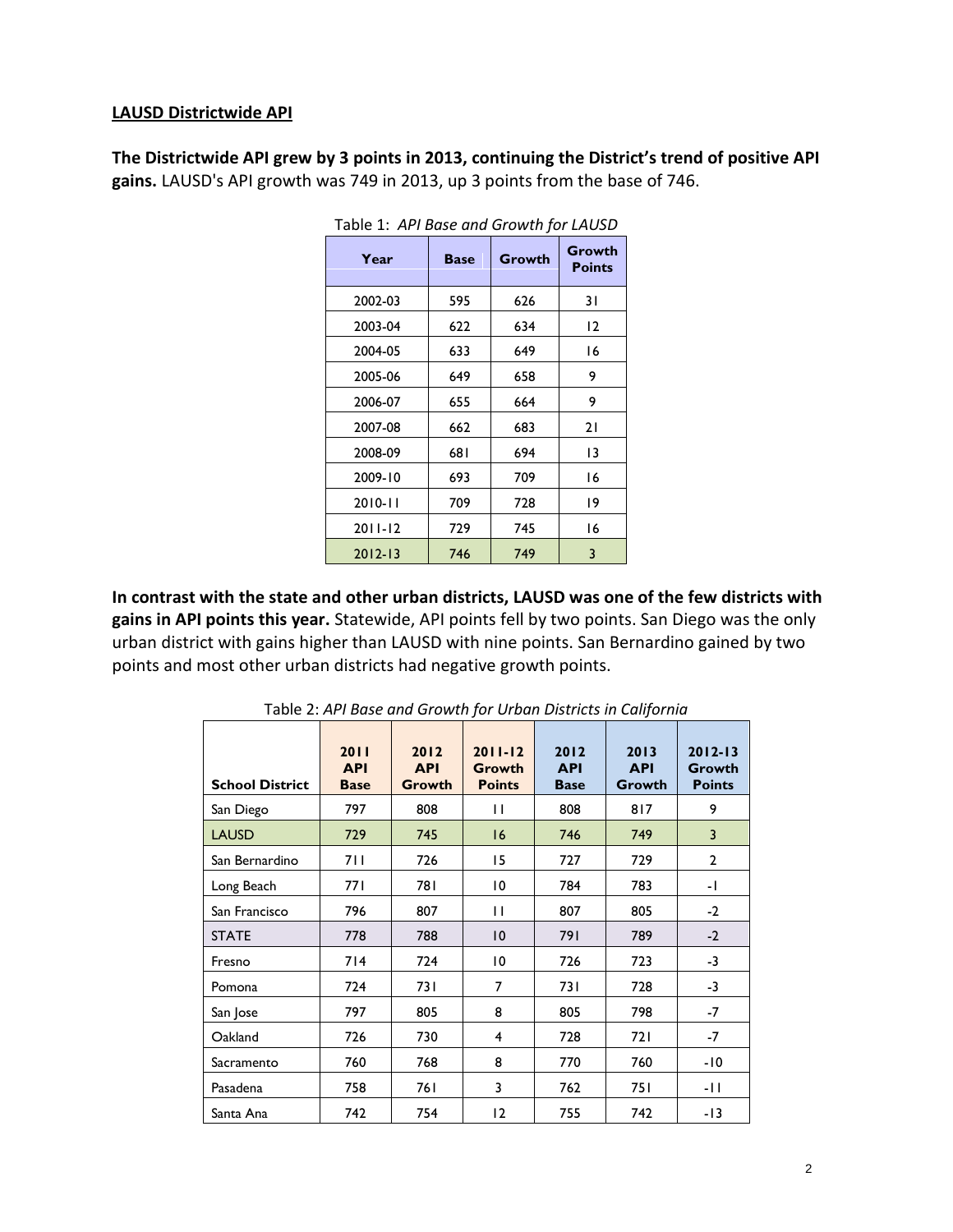## **Schools Meeting Statewide Performance Target of 800**

The statewide target for API is 800 for all schools. When the API was introduced in 1999, only 4% (22 schools) scored 800 or above. The majority of schools (66%) scored below 550. Since 1999, the API has incorporated the California Standards Tests (CST), assessments for students with disabilities (CMA and CAPA), the California High School Exit Exam (CAHSEE) and expanded subject areas to Science and Social Science.

In 2013, 92% of schools scored above 650 on the API. A third of LAUSD schools scored between 650 and 749 and 23% scored between 750-799. The percentage of schools that scored above 800 decreased from 38% to 36%.





The number and percentage of schools scoring over 800 decreased slightly in 2013 for LAUSD schools and charter schools. In 2013, 247 schools had API scores of 800 or above, down from 250 in the prior year. More middle and high schools reached 800 compared to the previous year, there were 16 middle schools with an API over 800 and nine high schools.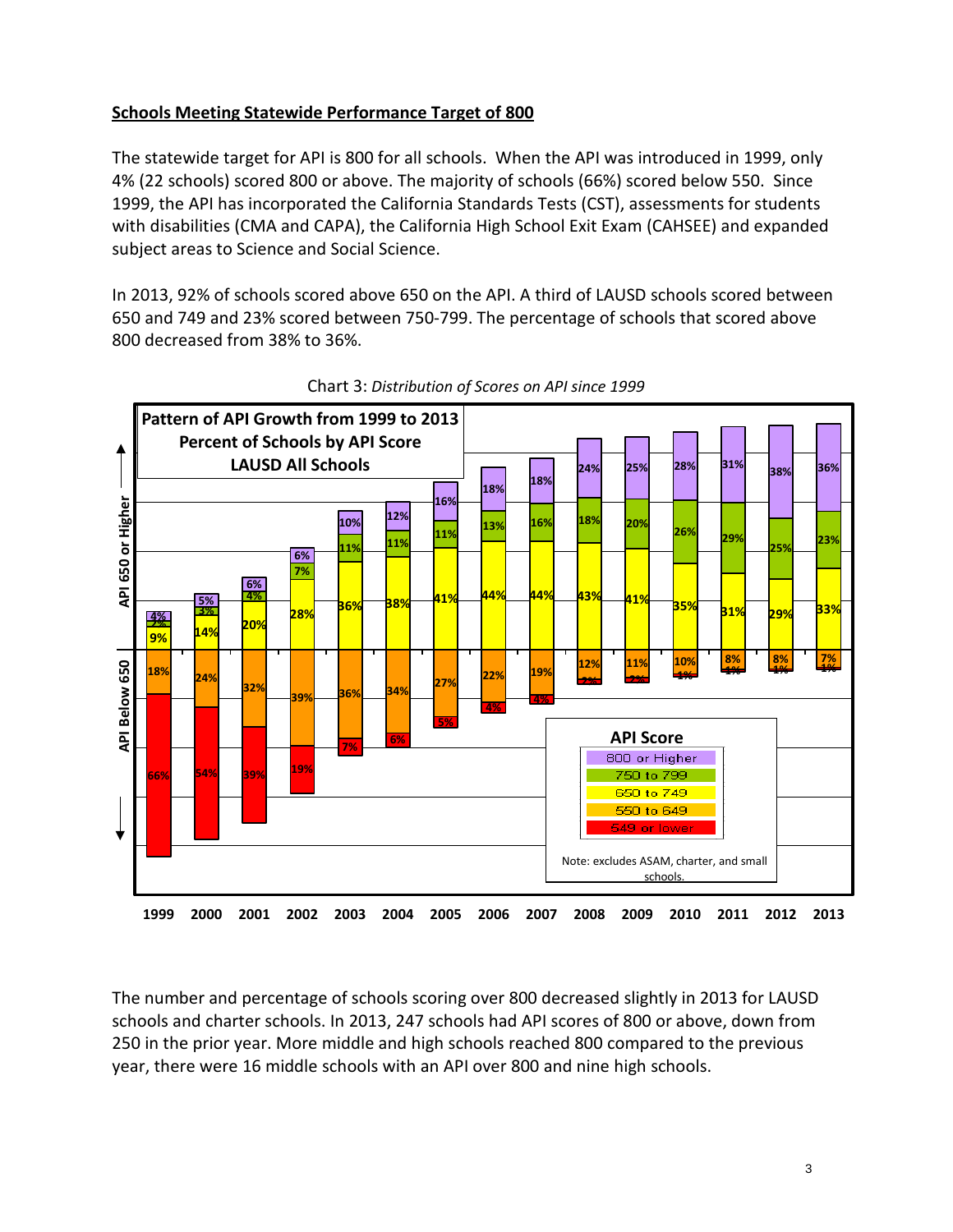|                           | 2001-02 | 2002-03 | 2003-04 | 2004-05 | 2005-06      | 2006-07    | 2007-08 | 2008-09 | 2009-10 | $2010 - 11$ | $2011 - 12$ | $2012 - 13$ |
|---------------------------|---------|---------|---------|---------|--------------|------------|---------|---------|---------|-------------|-------------|-------------|
| Number of Schools         |         |         |         |         |              |            |         |         |         |             |             |             |
| Elementary                | 34      | 51      | 62      | 83      | 96           | 102        | 129     | 4       | 157     | 190         | 229         | 222         |
| Middle                    | 0       | 0       |         |         | $\mathbf{2}$ | 3          | 8       | 10      | 12      | 13          | 15          | 16          |
| High School               | 0       | 2       | 3       | 5       | 5            | 5          | 6       | 4       | 4       | 6           | 6           | 9           |
| All Schools               | 34      | 53      | 66      | 89      | 103          | <b>110</b> | 143     | 155     | 173     | 209         | 250         | 247         |
| <b>Percent of Schools</b> |         |         |         |         |              |            |         |         |         |             |             |             |
| Elementary                | 8%      | l 2%    | 14%     | 19%     | 21%          | 22%        | 28%     | 31%     | 34%     | 40%         | 47%         | 46%         |
| Middle                    | 0%      | 0%      | 1%      | 1%      | 3%           | 4%         | 10%     | 13%     | 15%     | 16%         | 20%         | 18%         |
| High School               | 0%      | 5%      | 6%      | 9%      | 8%           | 8%         | 9%      | 5%      | 5%      | 7%          | 6%          | 7%          |
| All Schools               | 6%      | 10%     | 12%     | 16%     | 18%          | 18%        | 24%     | 25%     | 28%     | 32%         | 37%         | 36%         |

Table 4: *Number and Percentage of LAUSD Schools Scoring 800 or Higher*

**\***Does not include small schools, options and independent charter schools.

Among the 171 independent charter schools in 2013 that received API scores and targets, 39% met the statewide performance goal of 800. The majority of the schools were at the elementary level (68%), followed by 24% at the middle school level and 20% at the senior high school level.

Table 5: *Number and Percent of Charter Schools Scoring 800 or Above in 2012 and 2013*

|             |                 | $2011 - 12$          |                   | $2012 - 13$     |                   |                   |  |
|-------------|-----------------|----------------------|-------------------|-----------------|-------------------|-------------------|--|
|             | # of<br>Schools | 800 or<br>#<br>Above | % 800 or<br>Above | # of<br>Schools | # 800 or<br>Above | % 800 or<br>Above |  |
| Elementary  | 68              | 47                   | 69%               | 65              | 44                | 68%               |  |
| Middle      | 45              | 15                   | 33%               | 45              |                   | 24%               |  |
| High School | 59              | 13                   | 22%               | 61              | 12                | 20%               |  |
| All Schools | 172             | 75                   | 44%               | 171             | 67                | 39%               |  |

#### **Subgroup Performance**

In LAUSD, Growth API scores decreased for the first time for Asian, Pacific Islander and White students. However, African-American and Latino students gained one and four points, respectively. English learners had the highest gains of all subgroups with an increase of 28 API Growth points. Economically disadvantaged students grew by 8 points and students with disabilities grew by 17 points.

In contrast with subgroup data for the state, all major subgroups except for Asian, Pacific Islander and White students outperformed the state average. API Growth points for all ethnicity groups decreased statewide or remained at zero. LAUSD's growth points for English learners, economically disadvantaged students and students with disabilities exceeded the state average.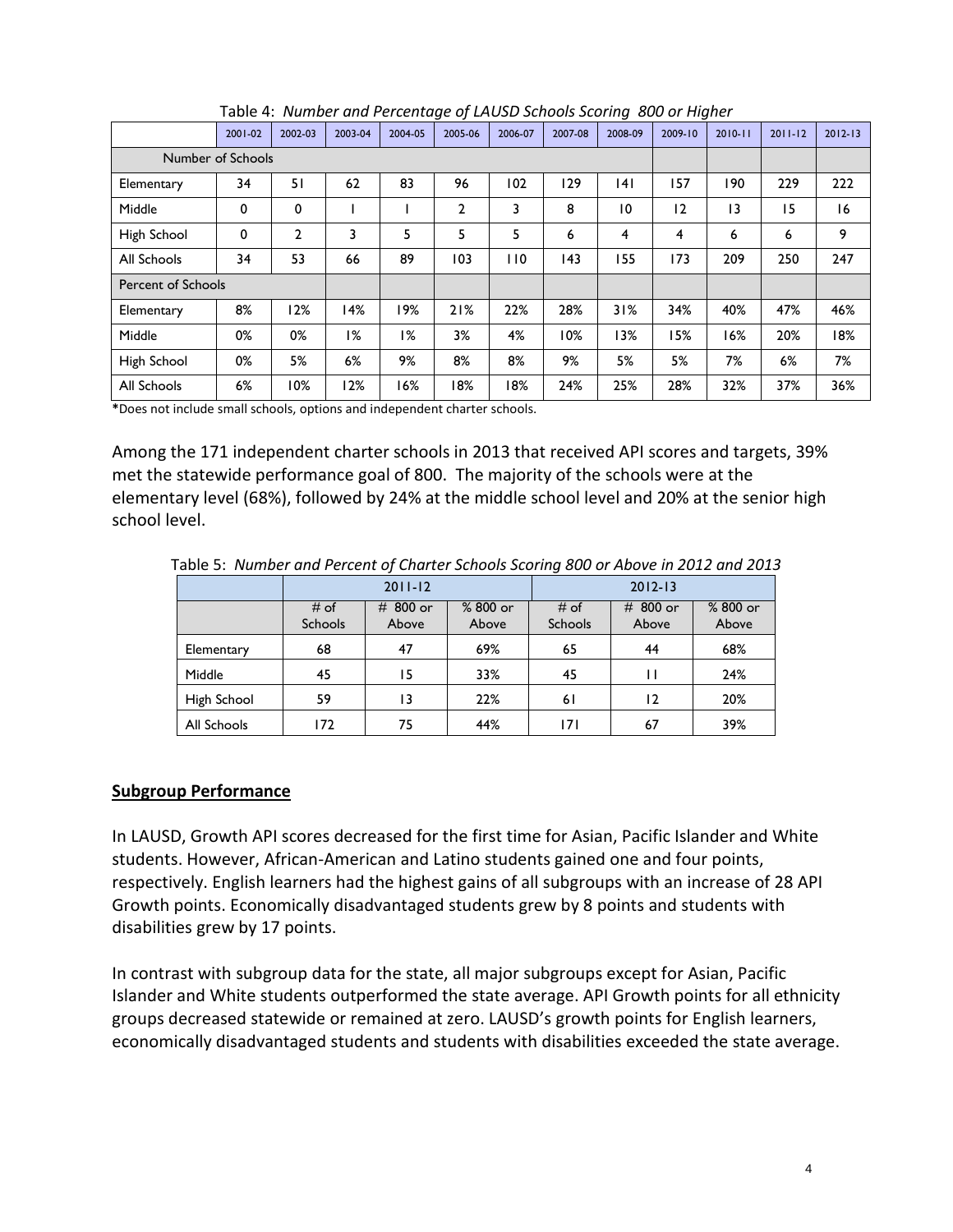|                                   |                                     | <b>LAUSD</b>        |                |                          |                     | California     |                          |  |
|-----------------------------------|-------------------------------------|---------------------|----------------|--------------------------|---------------------|----------------|--------------------------|--|
|                                   | # of<br>Students in<br><b>LAUSD</b> | 2012<br><b>Base</b> | 2013<br>Growth | 2013<br>Growth<br>Points | 2012<br><b>Base</b> | 2013<br>Growth | 2013<br>Growth<br>Points |  |
| <b>ALL STUDENTS</b>               | 407,861                             | 746                 | 749            | 3                        | 791                 | 789            | $-2$                     |  |
| African American                  | 34,994                              | 697                 | 698            |                          | 709                 | 707            | $-2$                     |  |
| American Indian or Alaska Native  | 1,557                               | 756                 | 756            | $\mathbf{0}$             | 745                 | 742            | $-3$                     |  |
| Asian                             | 17,001                              | 910                 | 908            | $-2$                     | 906                 | 906            | $\mathbf{0}$             |  |
| Filipino                          | 9.841                               | 864                 | 864            | $\mathbf{0}$             | 870                 | 866            | $-4$                     |  |
| Hispanic or Latino                | 304,751                             | 724                 | 728            | $\overline{4}$           | 743                 | 743            | 0                        |  |
| Pacific Islander                  | 1.544                               | 792                 | 786            | -6                       | 777                 | 773            | $-4$                     |  |
| White (not of Hispanic origin)    | 36,642                              | 875                 | 871            | $-4$                     | 855                 | 852            | $-3$                     |  |
| Socio-economically Disadvantaged  | 345.147                             | 728                 | 736            | 8                        | 740                 | 745            | 5                        |  |
| English Learners                  | 162,554                             | 678                 | 706            | 28                       | 719                 | 720            |                          |  |
| <b>Students with Disabilities</b> | 52,461                              | 556                 | 573            | 17                       | 610                 | 615            | 5                        |  |

Table 6: *API Growth by Subgroup, LAUSD and California*

The 28 growth points for English Learners was the highest since 2005-06 when API scores first included this subgroup.

| <b>API Growth Points</b>                   |             |             |             |                |                |                |                 |              |                          |                |                |  |
|--------------------------------------------|-------------|-------------|-------------|----------------|----------------|----------------|-----------------|--------------|--------------------------|----------------|----------------|--|
| <b>Subgroups</b>                           | 2002-<br>03 | 2003-<br>04 | 2004-<br>05 | 2005-<br>06    | 2006-<br>07    | $2007 -$<br>08 | 2008-<br>09     | 2009-<br>10  | $2010 -$<br>$\mathbf{H}$ | $2011 -$<br>12 | $2012 -$<br>13 |  |
| <b>ALL STUDENTS</b>                        | 31          | 12          | 16          | 9              | 9              | 21             | $\overline{13}$ | 16           | 19                       | 16             | 3              |  |
| African American                           | 18          | 4           | 15          | 9              | 8              | 9              | 16              | 21           | 15                       | 17             |                |  |
| American Indian or Alaska<br><b>Native</b> | 21          | 4           | 30          | $-5$           | 4              | 24             | 10              | 20           | 8                        | 7              | 0              |  |
| Asian                                      | 20          | 12          | 17          | 12             | 6              | 4              | $\mathbf{H}$    | 9            | 9                        | 16             | $-2$           |  |
| Filipino                                   | 24          | 4           | 4           | $\mathbf{H}$   | 7              | 17             | $\mathbf{H}$    | 7            | 9                        | 15             | $\mathbf 0$    |  |
| Hispanic or Latino                         | 36          | 15          | 17          | 9              | 9              | 22             | $\overline{13}$ | 16           | 20                       | 16             | 4              |  |
| Pacific Islander                           | 17          | 8           | П           | 19             | П              | 5              | 15              | 9            | 26                       | 33             | -6             |  |
| White (not of Hispanic origin)             | 20          | 9           | 18          | 10             | $\overline{2}$ | 17             | 12              | 18           | $\overline{13}$          | $\mathbf{H}$   | $-4$           |  |
|                                            |             |             |             |                |                |                |                 |              |                          |                |                |  |
| Socio-economically<br>Disadvantaged        | 35          | 4           | 17          | 8              | 9              | 21             | 4               | 16           | 20                       | 16             | 8              |  |
| English Learners                           | n/a         | n/a         | n/a         | 0              | 5              | 18             | 8               | $\mathbf{H}$ | 20                       | 3              | 28             |  |
| <b>Students with Disabilities</b>          | n/a         | n/a         | n/a         | $\overline{2}$ | П              | 15             | 16              | 20           | 26                       | 26             | 17             |  |

Table 7: *API Growth Points by Subgroup Since 2002-03*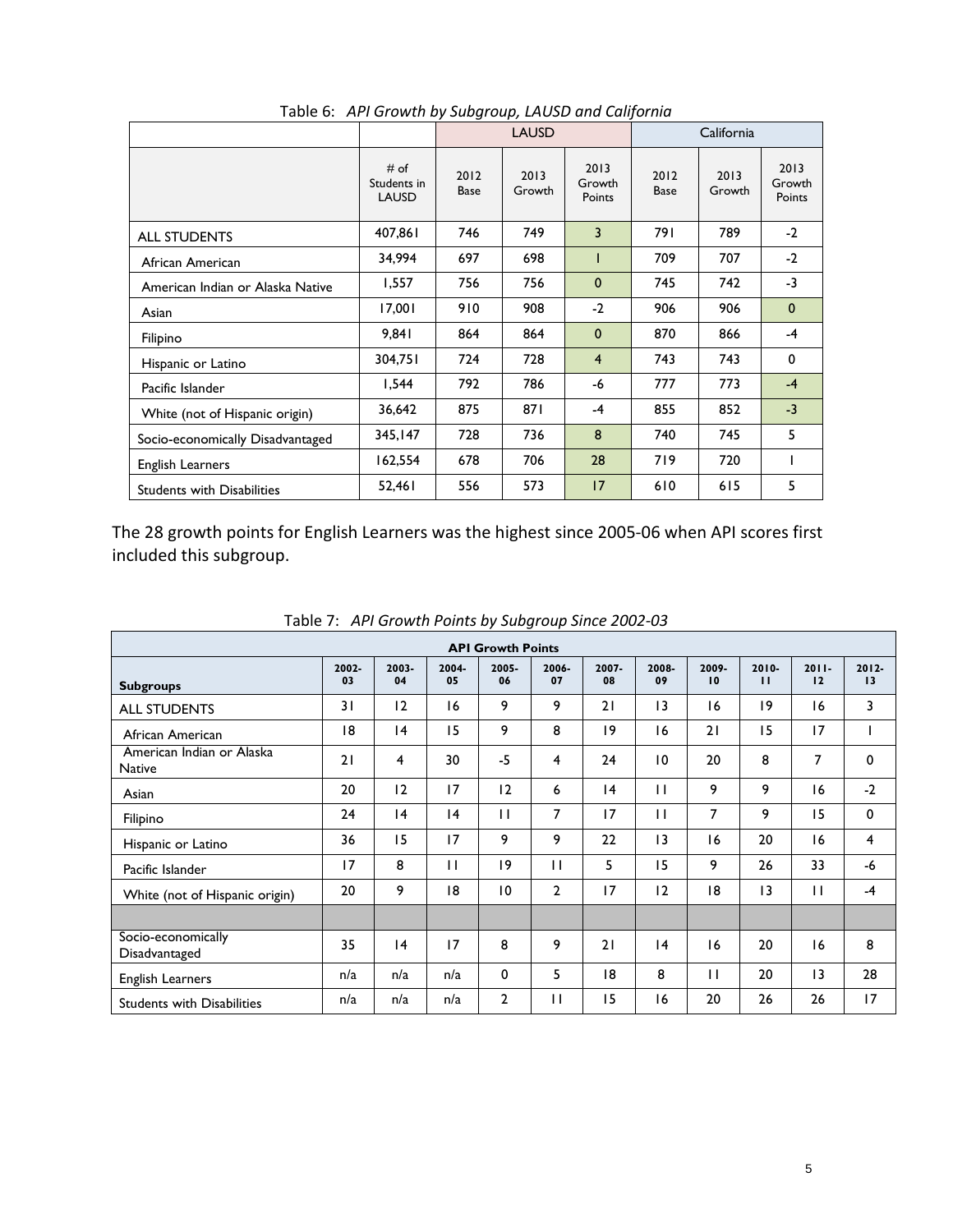## **Growth Targets**

The 2013 growth target for a school and each significant subgroup is 5% of the difference between the school's or subgroup's 2012 Base API and 800. The minimum growth target is five points until the school or subgroup reaches 800. Schools with a Base API of 800 or above must maintain a Growth API of at least 800. All significant subgroups at a school must meet their growth targets for a school to meet its API growth target.

Of the schools with API targets and scores, 41% of LAUSD schools met all API targets, both schoolwide and for all significant subgroups, compared to 56% in the previous year. Among elementary schools, 43% met all targets compared to 62% the year before. For middle schools, 29% met all targets compared to 43% the previous year. At high schools, the percentage of schools meeting all targets increased from 37% to 43%.

A smaller percentage of independent charter schools met all API targets this year, decreasing from 52% last year to 48% this year. There were decreases among elementary, middle and high schools.

|              |         |         | # of Schools with API Targets |             |             | % Met All Targets |         |             |             |             |
|--------------|---------|---------|-------------------------------|-------------|-------------|-------------------|---------|-------------|-------------|-------------|
| <b>LAUSD</b> | 2008-09 | 2009-10 | $2010 - 11$                   | $2011 - 12$ | $2012 - 13$ | 2008-09           | 2009-10 | $2010 - 11$ | $2011 - 12$ | $2012 - 13$ |
| Elementary   | 460     | 461     | 458                           | 471         | 471         | 55%               | 55%     | 66%         | 62%         | 43%         |
| Middle       | 78      | 80      | 80                            | 81          | 84          | 8%                | 24%     | 45%         | 43%         | 29%         |
| High School  | 75      | 77      | 79                            | 92          | 106         | 28%               | 26%     | 37%         | 37%         | 43%         |
| All Schools  | 613     | 618     | 617                           | 644         | 661         | 46%               | 47%     | 60%         | 56%         | 41%         |
| Charter      |         |         |                               |             |             |                   |         |             |             |             |
| Elementary   | 34      | 48      | 41                            | 50          | 61          | 68%               | 69%     | 63%         | 64%         | 59%         |
| Middle       | 24      | 29      | 35                            | 42          | 45          | 58%               | 55%     | 60%         | 45%         | 40%         |
| High School  | 38      | 48      | 47                            | 49          | 54          | 39%               | 50%     | 47%         | 47%         | 41%         |
| All Schools  | 96      | 125     | 123                           | 4           | 160         | 54%               | 58%     | 56%         | 52%         | 48%         |

| Table 8: Number and Percent of Schools that Met All API Targets, |
|------------------------------------------------------------------|
| LAUSD and Charter Schools, 2008-09 to 2012-13                    |

\*Excludes small schools, options schools, Special Education centers and schools that did not have API targets.

Over the past five years, the District has introduced a variety of school reform, instructional models and school choice options. Since 2008-09, a subset of schools has been involved with various network partnerships. Additionally, the District has expanded the pilot school model and implemented Public School Choice. School Improvement Grants (SIG) and restructuring efforts have been implemented at various school sites.

Districtwide, 146 schools participated in one or more of the above programs in 2012-13 (including 15 charter schools as part of Public School Choice) and had two years of data to complete an API reporting cycle. The table below summarizes how many schools in each of the intensive support models have met all API targets, both schoolwide and for subgroups and their average API Growth points.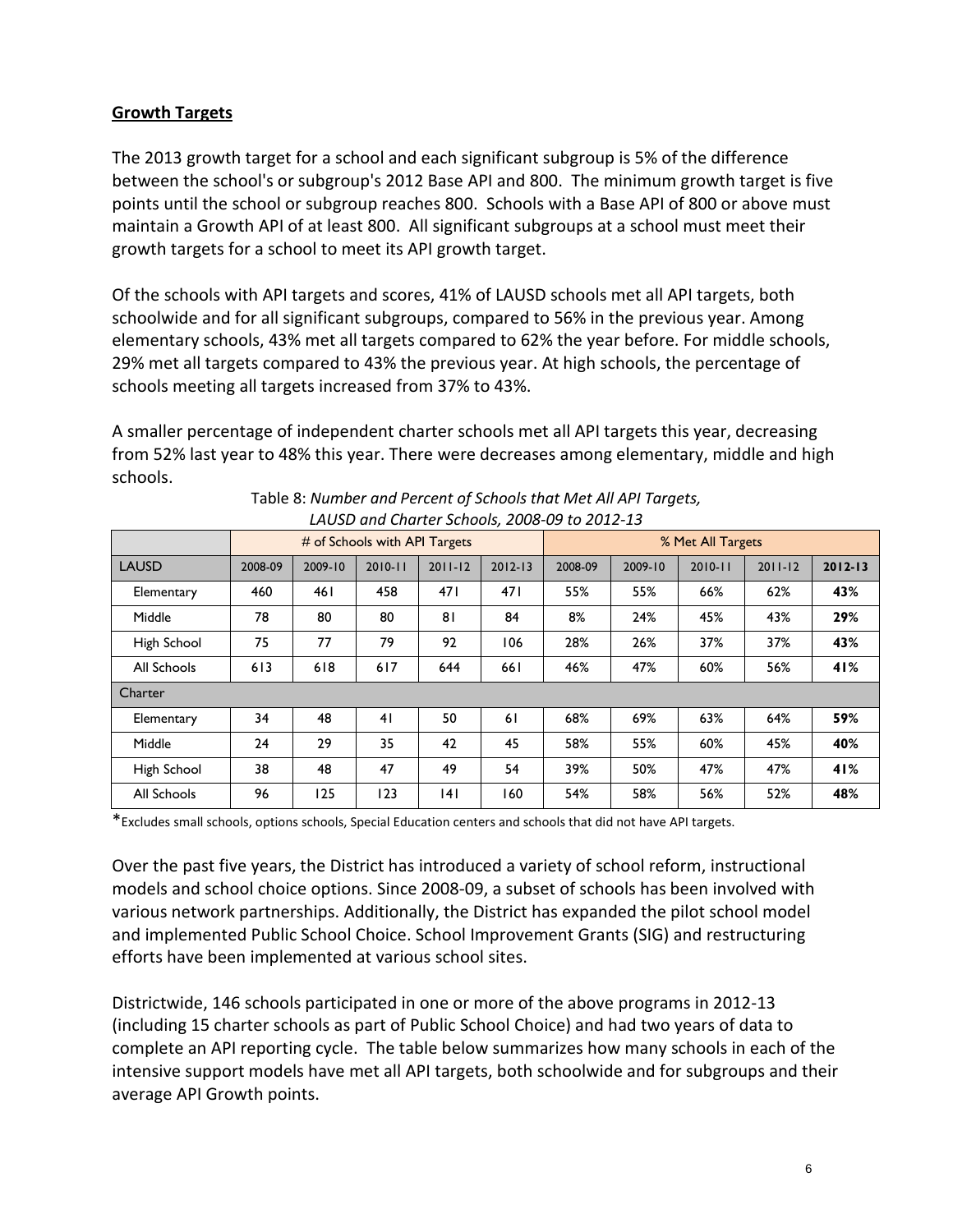Of the 530 traditional LAUSD schools with no network partners or other school reform models, 43% met all API targets and had API growth points of -4 on average. For the 146 intensive support schools, 36% met all API targets and had an average API point gain of 12. Independent charters had 48% of schools that met targets and had an average gain of one point.

- Among partnership schools, 50% of the schools with PLAS met all API targets and had an average gain of 27 points. Two of the three LA Promise schools met all targets and the average gain was 30 API Growth points. Crenshaw HS did not meet all API targets and had negative 16 growth points.
- Of the 32 pilot schools, 38% met all targets. The average gain was 8 points.
- Forty-three percent of the schools involved in the School Improvement grants (SIG) met all targets. In Cohort 2, 58% met all targets. The average gain among SIG schools was 15 API Growth points.
- For schools in PSC 1.0 through 3.0, 36% met all targets. On average, PSC schools in 1.0 to 3.0 had eight API growth points.
- Of the twelve schools involved in school restructuring or turnaround strategies, (including three charters), 58% met all API targets. The average API point gain among restructured schools was 28.

| rapic 5. Schools McCallig / 11 / 11 / 11 gets, interisive support schools | # of Schools<br>with API<br>Targets* | # Met All<br><b>Targets</b> | % Met All<br><b>Targets</b> | Avg. API<br><b>Growth Points</b> |
|---------------------------------------------------------------------------|--------------------------------------|-----------------------------|-----------------------------|----------------------------------|
| <b>Traditional LAUSD Schools</b>                                          | 530                                  | 228                         | 43%                         | (4)                              |
| Intensive Support Schools*                                                | 146                                  | 52                          | 36%                         | 12                               |
| Independent Charters                                                      | 160                                  | 76                          | 48%                         | I                                |
| Partnership Schools                                                       |                                      |                             |                             |                                  |
| <b>PLAS</b>                                                               | 22                                   | $\mathbf{H}$                | 50%                         | 27                               |
| <b>LA Promise</b>                                                         | 3                                    | $\mathbf{2}$                | 67%                         | 30                               |
| <b>Greater Crenshaw</b>                                                   | I                                    | 0                           | 0%                          | (16)                             |
| <b>Pilot Schools</b>                                                      | 32                                   | 12                          | 38%                         | 8                                |
| School Improvement Grant (SIG*)                                           | 21                                   | 9                           | 43%                         | 15                               |
| Cohort I                                                                  | 9                                    | $\overline{2}$              | 22%                         | 10                               |
| Cohort 2                                                                  | 12                                   | 7                           | 58%                         | 9                                |
| Public School Choice*                                                     | 84                                   | 30                          | 36%                         | 8                                |
| 1.0                                                                       | 38                                   | $\mathbf{H}$                | 29%                         | $\overline{4}$                   |
| 2.0                                                                       | 30                                   | 15                          | 50%                         | 24                               |
| 3.0                                                                       | 16                                   | $\overline{\mathbf{4}}$     | 25%                         | 3                                |
| Restructured Schools*                                                     | 12                                   | 7                           | 58%                         | 28                               |

Table 9: *Schools Meeting All API Targets, Intensive Support Schools* 

\*Includes independent charter schools in Public School Choice, SIG and Restructured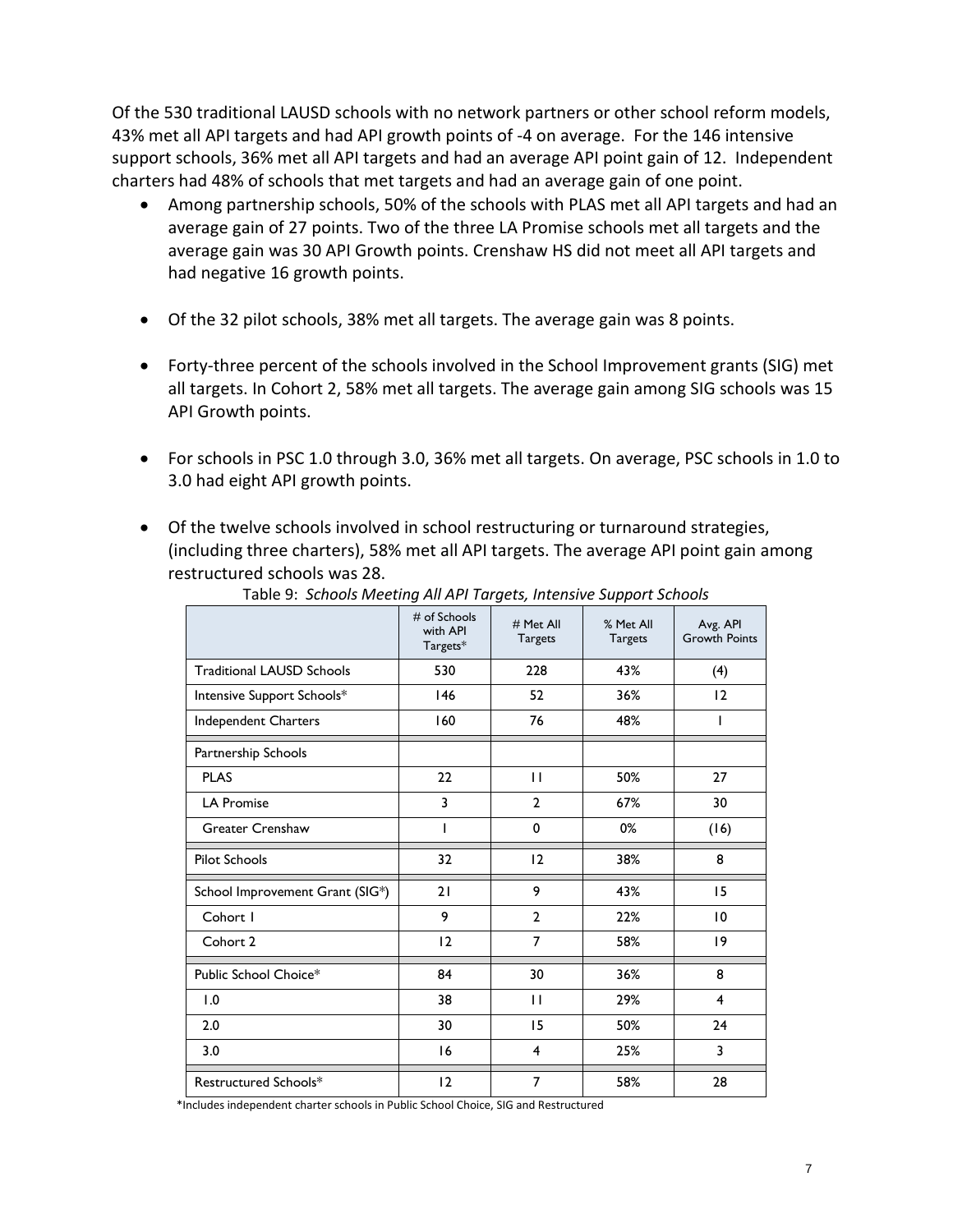# **Schools with No API Scores**

No LAUSD schools failed to get an API due to testing irregularities this year. Two charter schools, Annenberg HS and Triumph Charter Academy did not receive API scores due to a potential data error.

# **II. 2013 ADEQUATE YEARLY PROGRESS (AYP) -- FEDERAL ACCOUNTABILITY**

While the API presents a comprehensive composite measure of year-to-year improvements in school performance, the measures for Adequate Yearly Progress (AYP) focus solely on whether students are scoring proficient or advanced on state assessments. At elementary and middle school grades, proficiency is measured using the California Standards Tests (CST) in English language arts and math, as well as assessments for students with disabilities (CAPA and CMA). At the high school level, proficiency is measured by performance of only  $10^{th}$  graders on the California High School Exit Exam (CAHSEE) and CAPA for students with disabilities.

There are four main components to meeting AYP:

- 1. Participation rate in English language arts and Mathematics of 95% or greater
- 2. Percent proficient in English language arts and Mathematics
- 3. API as an additional indicator
- 4. Graduation rate (high schools only)

In the 2012-13 school year, the targets for percent proficient and the minimum API requirement increased. The Districtwide target for proficiency increased from 78% to 89% in English language arts and from 78.2% to 89.1% in Mathematics. The targets will increase to 100% in 2013-14.

To meet the API requirement for AYP purposes, the school or district must demonstrate growth of at least one point or have a minimum score of at least 770. The graduation rate (based on data for 2011-12) must be at least 90% or the district can meet graduation rate by using a variable growth target or fixed growth target.

A school district may have up to 50 requirements to meet all AYP criteria. In 2013, LAUSD met 24 of its 50 AYP criteria. The following criteria were not met:

- AYP target of 89% proficient in English language arts -- The District did not meet this criterion across all students or for any subgroup.
- AYP target of 89.1% proficient in Mathematics The District did not meet this criterion. The only subgroup that met this criterion was English learners through the Safe Harbor provision. Proficiency in math for English learners increased from 44% in 2012 to 49% in 2013.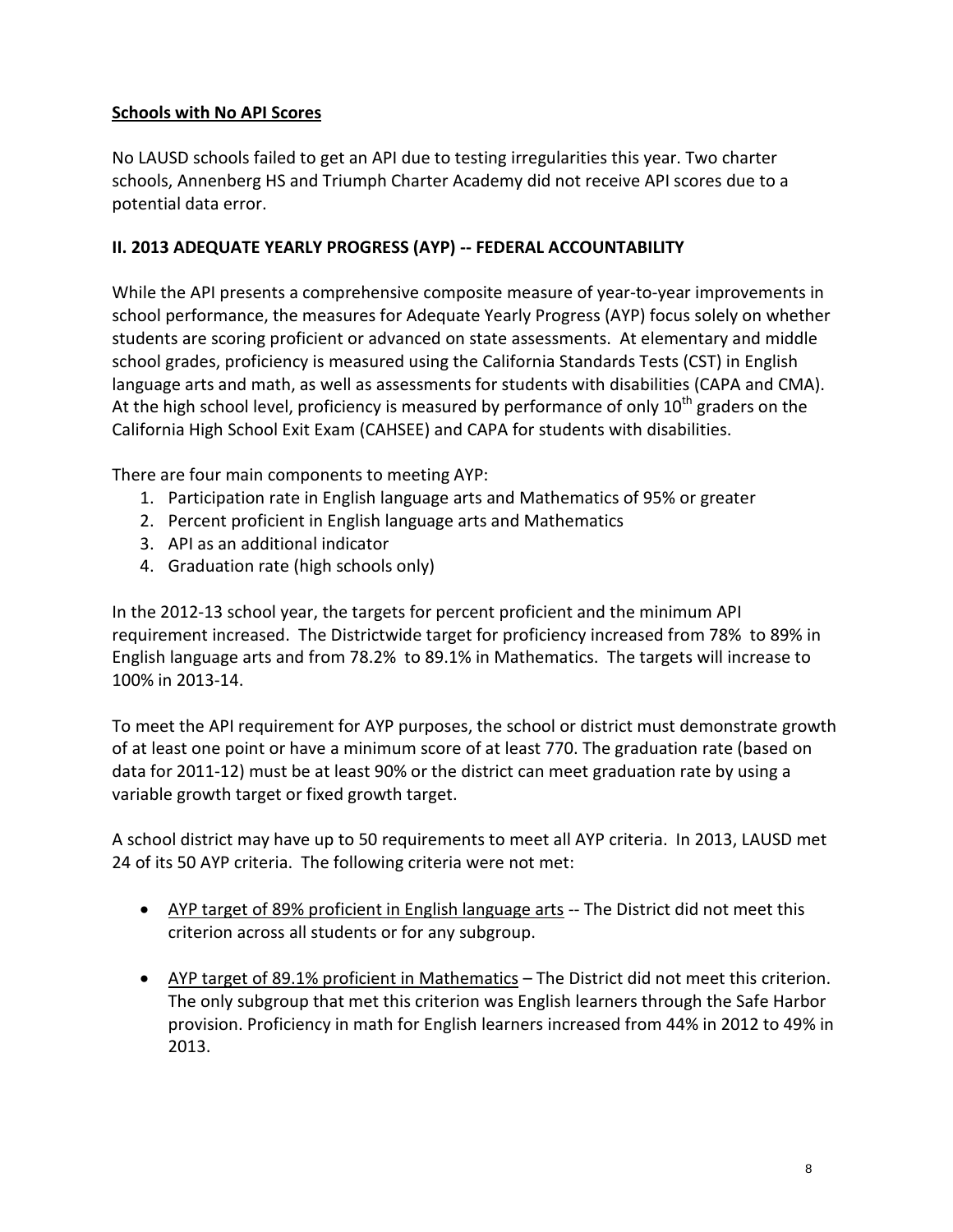• Graduation Rate – The 2013 target graduation rate for District was 68.3%. LAUSD's graduation rate in 11-12 of 66% fell short of this target. The District did not meet this criterion.

Districtwide, AYP proficiency in English language arts decreased from 50% to 49% in 2013. There were slight decreases in every subgroup except for English learners and students with disabilities. Proficiency in English Language Arts for AYP purposes includes the California Standards Tests (CST) in grades 2-8 and the California High School Exit Exam (CAHSEE) for 10<sup>th</sup> Grade only. Assessments for students with disabilities (CMA and CAPA) are also included. For AYP purposes, the English Learner subgroup includes reclassified English learners who have not scored proficient or above for three years.





In Mathematics, Districtwide proficiency for AYP purposes remained at 54%. Proficiency increased for most subgroups with the exception of Asian and Pacific Islander students. English learners increased by five percentage points and students with disabilities increased by three percentage points. Proficiency for AYP purposes includes CST, CMA and CAPA scores for grades 2-8. For Grade 8, tests in Algebra, Geometry or any other end-of-course Math test are included. For Grade 10, the Math portion of the CAHSEE and grade 10 CAPA scores are included.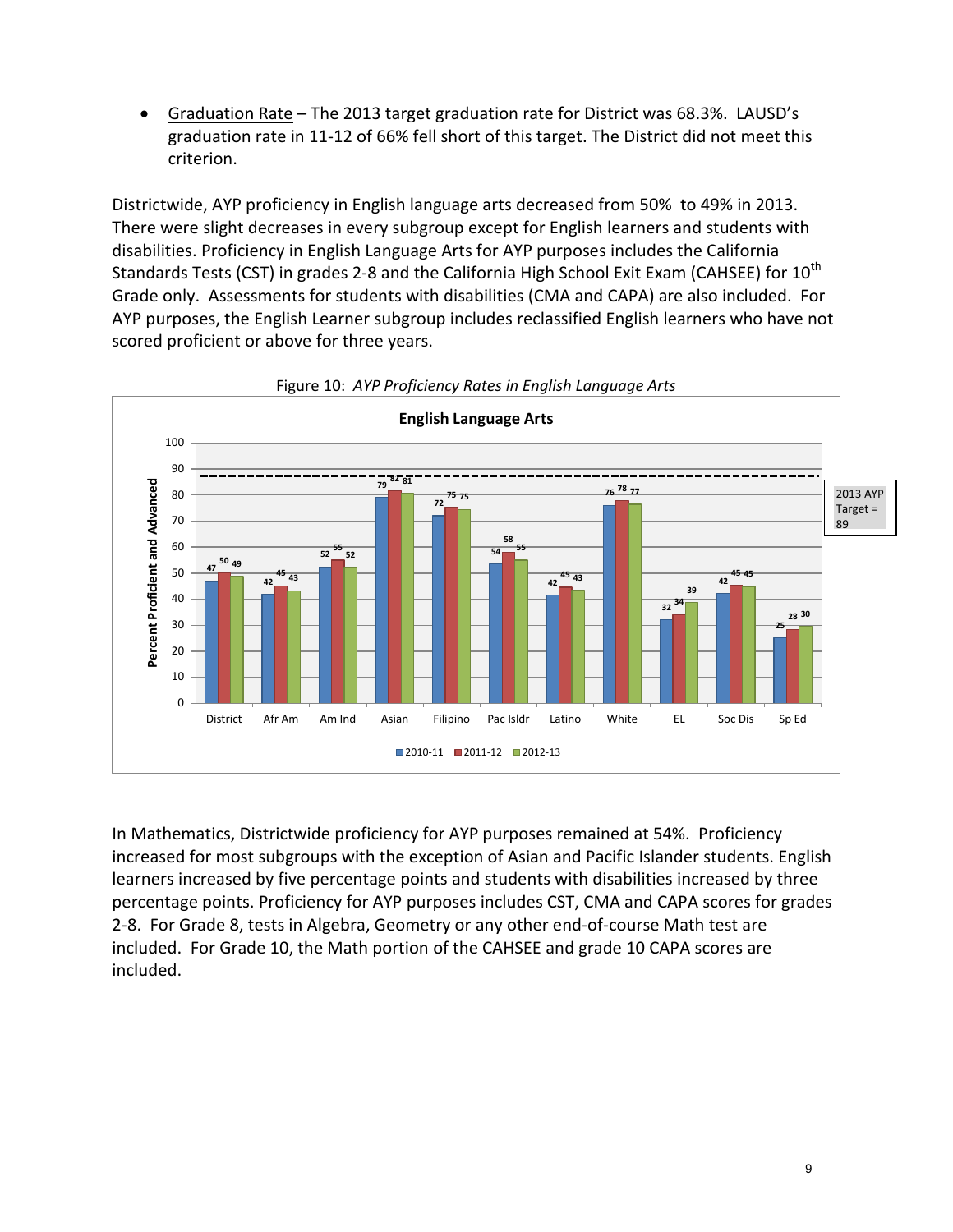

Figure 11: *AYP Proficiency Rates in Mathematics*

All schools, regardless of whether they receive Title I funding, are expected to meet AYP. As the targets for AYP increased, fewer schools met AYP. Across all schools in LAUSD, 10% of the schools met all AYP criteria, compared to 18% last year. No middle school met AYP while 9% of elementary schools did and 17% of high schools did.

Among charter schools, the percentage of schools meeting AYP decreased from 20% to 17% from the previous year. Nineteen percent of elementary charter schools met AYP, while 2% of middle schools and 25% of high schools met AYP.

| <i>.</i>     |                          |                        |       |                        |           |           |  |  |  |  |  |
|--------------|--------------------------|------------------------|-------|------------------------|-----------|-----------|--|--|--|--|--|
|              |                          | $2011 - 12$            |       | $2012 - 13$            |           |           |  |  |  |  |  |
|              | $#$ of<br><b>Schools</b> | % Met AYP<br># Met AYP |       | # of<br><b>Schools</b> | # Met AYP | % Met AYP |  |  |  |  |  |
| <b>LAUSD</b> |                          |                        |       |                        |           |           |  |  |  |  |  |
| Elementary   | 500                      | 116                    | 23%   | 511                    | 44        | 9%        |  |  |  |  |  |
| Middle       | 84                       | 5                      | $6\%$ | 88                     | 0         | 0%        |  |  |  |  |  |
| High School  | 173                      | 17                     | 10%   | 186                    | 31        | 17%       |  |  |  |  |  |
| All Schools  | 757                      | 138                    | 18%   | 785                    | 75        | 10%       |  |  |  |  |  |
| Charter      |                          |                        |       |                        |           |           |  |  |  |  |  |
| Elementary   | 75                       | 20                     | 27%   | 75                     | 4         | 19%       |  |  |  |  |  |
| Middle       | 45                       | 10                     | 22%   | 46                     | ı         | 2%        |  |  |  |  |  |
| High School  | 59                       | 5                      | 8%    | 64                     | 16        | 25%       |  |  |  |  |  |
| All Schools  | 179                      | 35                     | 20%   | 185                    | 31        | 17%       |  |  |  |  |  |

Table 12: *Schools that Met AYP, LAUSD and Charter*